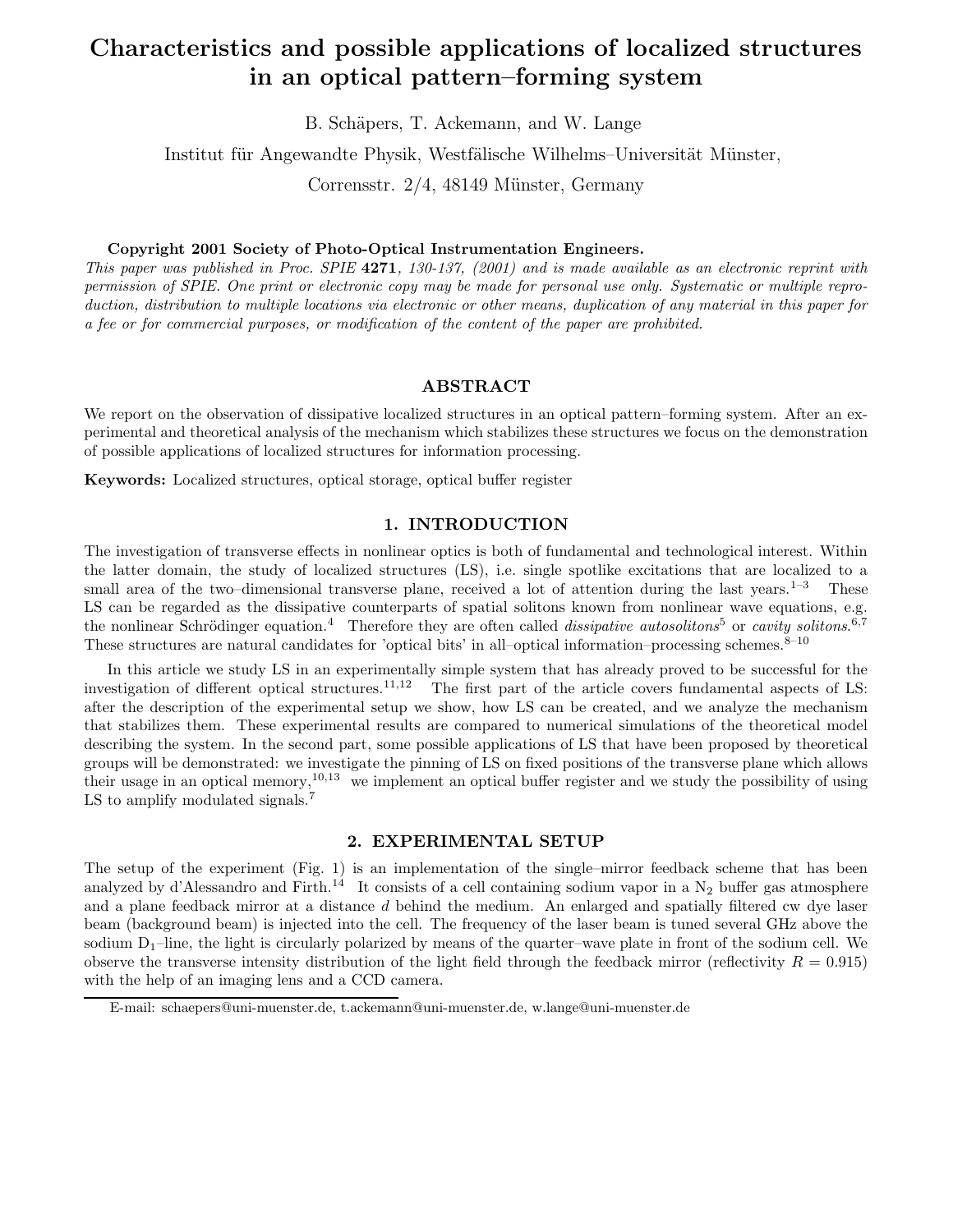

Figure 1. Scheme of the experimental setup. QW: quarter–wave plate, HW: half–wave plate, AOM: acousto–optic modulator,  $Na+N_2$ : sodium cell.

The idea of the experiment is that the background beam experiences a local variation of the amplitude and phase inside the sodium vapor, if there is a spatial variation of the complex susceptibility. During the propagation of the light field from the sodium vapor to the feedback mirror and back diffraction takes place and provides the spatial coupling required for the formation of structures. Since the susceptibility of the sodium vapor depends on the intensity of both the incoming and the reflected light field, certain spatial modulations of the susceptibility can stabilize themselves.

The nonlinearity of the sodium vapor originates from optical pumping between the Zeeman sublevels of the sodium ground state by the circularly polarized light. The magnetization induced by the pumping process interacts with an oblique dc magnetic field; a variation of the magnetic field allows to shape the characteristic curve, which gives the absorption and refractive indices as a function of the intensitiy for homogeneous light fields.<sup>15</sup> This experiment is already known to exhibit spatially extended patterns<sup>11</sup> and plane–wave optical bistability<sup>12</sup> which are both favorable for the appearance of  $LS.^{9,16}$ 

## 3. EXPERIMENTAL RESULTS

Fig. 2 shows that large-amplitude bright spots appear spontaneously on the smooth background beam when the input power is increased (top row) or decreased (bottom row). For increasing input power, the first spot appears spontaneously at  $P = 131$  mW (c). For higher input powers in general several spots are observed which form characteristic clusters. In Fig. 2 typical examples for these clusters are shown. We observe spontaneous switching between different clusters and multistability of clusters with different orientation and different numbers of spots. Since the lifetime of a cluster is much longer than the transition time between different clusters we conclude that the clusters are stable and stationary structures and that the switching between different clusters occurs due to noise in a highly multistable system. The average number of spots that appear spontaneously increases with increasing input power.

From the facts that a single spot can appear on many different locations within the background beam, and that the spots in the clusters are neither densely packed nor display a well defined symmetry, we draw the conclusion that the spots are self-organizing localized states. The characteristic clusters of LS are formed due to the mutual interaction between LS and due to the interaction with the background beam.<sup>17</sup>

The bottom row of Fig. 2 shows the observations for decreasing input power. A comparison with the top row shows, that there is multistability between the unstructured state  $[(a)$  and  $(b)]$  and clusters containing up to three LS [(k) and (l)]. Within this range of input powers single LS can be created and erased with an addressing beam (see Fig. 1). The addressing beam has approximately the width of a LS and it can be switched on and off with an acousto–optic modulator. Due to the frequency shift of 140 MHz induced by the acousto–optic modulator, there is no need for interferometric stability between the addressing beam and the background beam. The choice between ignition or erasure of a LS is made by choosing the polarization of the addressing beam with the help of a half–wave plate. For the creation of LS, both beams have the same circular polarization, for the erasure, the polarization of the addressing beam is orthogonal to the polarization of the background.<sup>18</sup>

One advantage of this experiment is that the propagation of the light field between the sodium vapor and the mirror can be investigated separately from the nonlinearity inside the sodium vapor: By moving the imaging lens in front of the camera different planes are imaged onto the camera. Fig. 3 shows profiles of the intensity distribution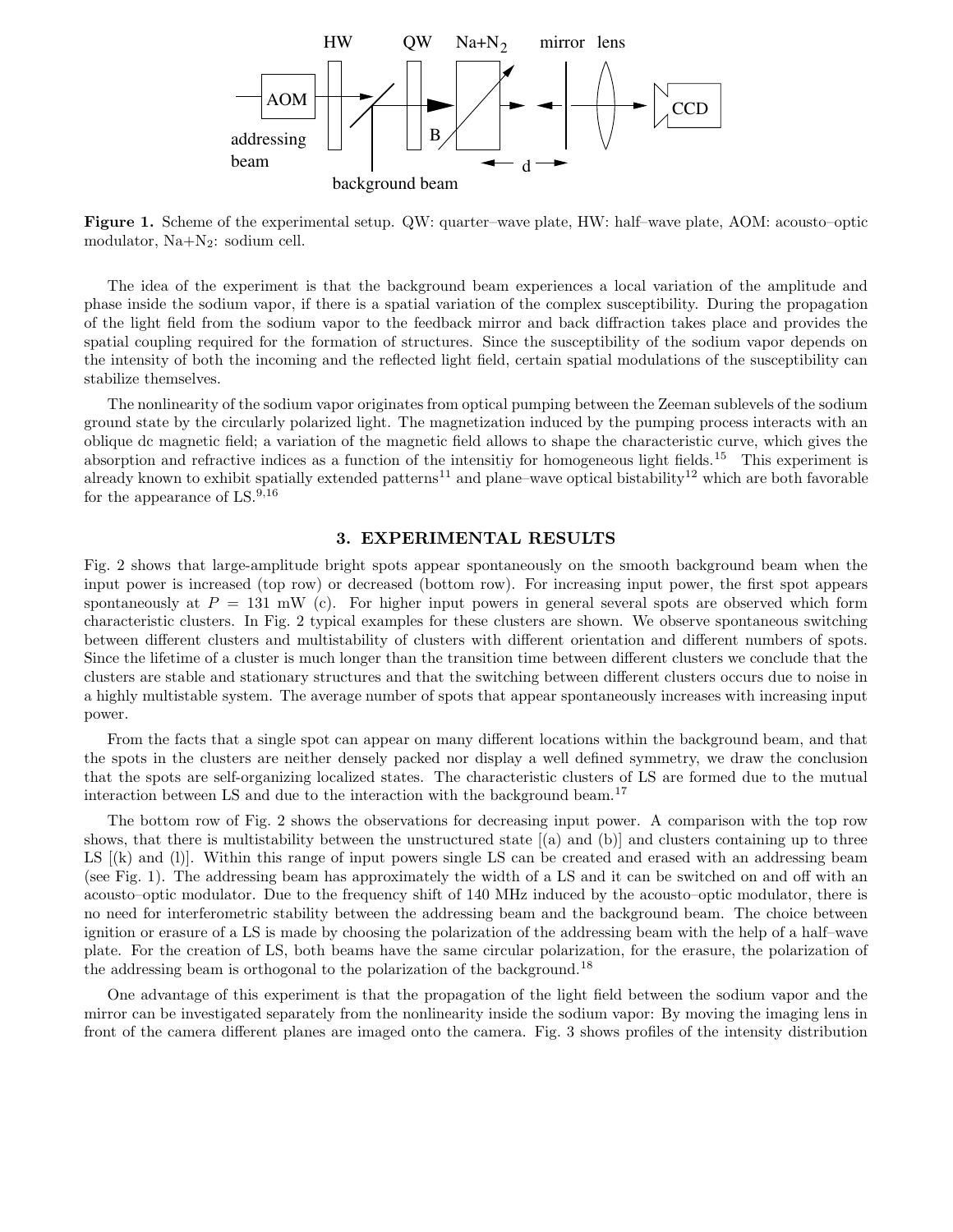

Figure 2. Spontaneous appearance of clusters of LS. In the upper row the input power increases from left to right, in the lower row the input power decreases. Parameters: transverse magnetic field  $B_{\perp} = 0.78 \,\mu$ T, longitudinal magnetic field  $B_z = 14.41 \,\mu\text{T}$ , detuning  $\Delta = 18.6 \text{ GHz}$ , mirror distance  $d = 70 \text{ mm}$ , temperature  $T = 315.0^{\circ}\text{C}$ .



Figure 3. Profiles of the intensity distribution produced by a LS during propagation from the sodium vapor to the mirror and back. Parameters:  $B_{\perp} = 4.17 \,\mu\text{T}, B_z = 8.23 \,\mu\text{T}, \Delta = 13.5 \,\text{GHz}, d = 80 \,\text{mm}, P_0 = 107 \,\text{mW}, T = 340.0^{\circ}\text{C}.$ 

generated by a LS as the result of such an experiment. The first profile (propagation distance  $z = 0$  mm) shows a profile of the transmitted light field directly behind the sodium vapor. The light field experiences a higher transmission at the site of the LS and therefore there is a small maximum in the transmitted intensity distribution.

During the propagation this maximum becomes higher and smaller, the light field passes through a kind of focus. In the following section we will demonstrate that this focusing effect is due to a phase modulation of the transmitted light field, i.e. the LS acts locally as a focusing lens. The reflected light field which reenters the sodium vapor (last profile in Fig. 3,  $z = 2d = 160$  mm) has a large intensity maximum which is surrounded by several diffraction fringes. This reinjected light field interacts again with the sodium vapor and provides the positive feedback necessary for the stabilization of the LS.

## 4. THEORETICAL INTERPRETATION

Under the experimental conditions described in the previous sections the sodium vapor can be modeled as a  $J = \frac{1}{2} \rightarrow$  $J' = \frac{1}{2}$  transition in a microscopic model of the sodium D<sub>1</sub>-line. The origin of the nonlinearity of the sodium vapor is optical pumping, i.e. the creation of a population difference (or orientation) between the two Zeeman sublevels of the ground state. The dynamical degrees of freedom of the sodium can be reduced to a normalized Bloch vector m which is built from components of the density matrix describing the sodium ground state<sup>11</sup>; the orientation is the component  $m_z$ . The equation of motion for **m** is

$$
\partial_t \mathbf{m} = -(\gamma - D\Delta_{\perp} + P)\mathbf{m} - \mathbf{m} \times \mathbf{\Omega} + \hat{\mathbf{e}}_z P. \tag{1}
$$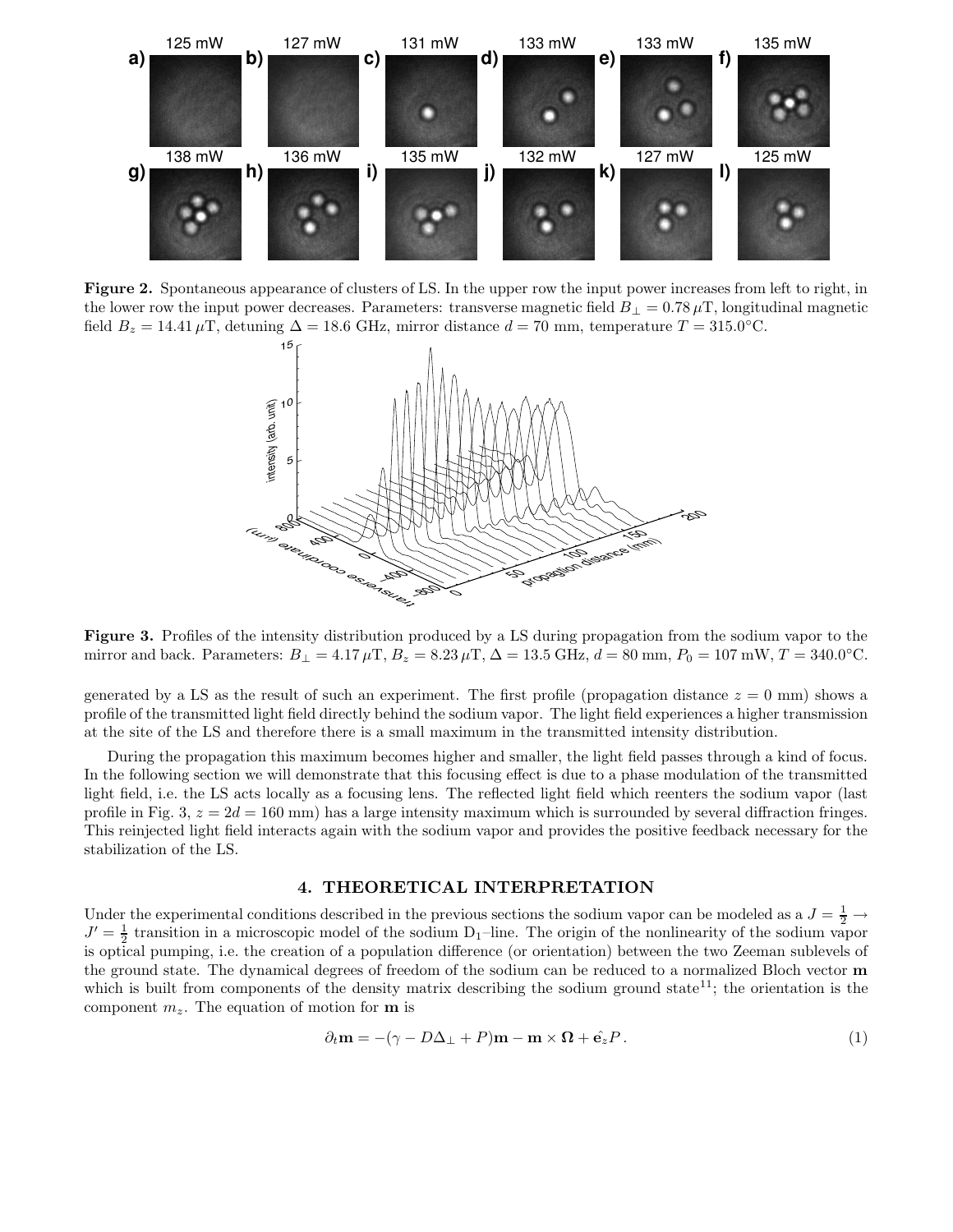Here  $\gamma$  is the relaxation constant, D is the diffusion constant and  $\Delta_{\perp}$  is the Laplace–operator in the transverse plane. The vector  $\mathbf{\Omega} = (\Omega_x, 0, \Omega_z - P\Delta)$  describes the precession of **m** in an effective magnetic field.  $\Omega_x$  and  $\Omega_z$  are the corresponding Larmor frequencies of the magnetic field, the term  $-P\Delta$  stems from the shift of the atomic levels by the interaction with off–resonant light ('light–shift').  $\Delta$  is the detuning of the laser with respect to the resonance normalized to the homogeneous linewidth. The pump rate  $P$  is proportional to the local intensity. Due to the strong diffusion, the interference of the forward and backward beam inside the medium can be neglected and the pump rate is proportional to the sum of the intensities of the forward and backward fields:  $P = \beta(|E_f|^2 + |E_b|^2)$ . The factor  $\beta$ can be calculated from the atomic model of the D<sub>1</sub>–line (see e.g. ref.<sup>19</sup>). Note that the backward light field  $E_b$  is a function of the magnetization **, therefore equation (1) is nonlinear.** 



Figure 4. Characteristic curve for the plane–wave solution. The dotted branch denotes the maximum orientation of the LS. Parameters:  $\Omega_x = 1.13 \times 10^5$  rad/s,  $\Omega_z = 9.35 \times 10^5$  rad/s,  $\Delta = 7.9$  GHz,  $d = 63$  mm

The effect of the sodium vapor on the light field is described by the complex susceptibility, which varies linearly with the orientation: $\chi = \chi_{lin}(1 - m_z)$ . We neglect diffraction inside the sodium vapor, since the length of the vapor  $(L = 15 \text{ mm})$  is small compared to the propagation distance between the vapor and the feedback mirror  $(2d \approx 160 \text{ m})$ mm) and the collimation length of the laser beam (Rayleigh length  $r_R \approx 13$  m). Therefore the transmitted light field is

$$
E_t = E_f e^{-\frac{1}{2}i\chi k_0 L} \,. \tag{2}
$$

 $k_0 = 2\pi/\lambda$  is the wavenumber of the light. Propagation over the distance 2d from the vapor to the mirror and back into the vapor is described by the paraxial wave equation:

$$
\partial_z E = -\frac{i}{2k_0} \Delta_\perp E \,. \tag{3}
$$

For a spatially homogeneous incoming light field  $E_f$  this system has a homogeneous solution. In Fig. 4 the orientation (component  $m_z$ ) of this solution is drawn as a function of the pump rate  $P_0$  of the incoming light field. Due to the interaction of the light shift and the longitudinal magnetic field, the value of the homogeneous solution shows a pronounced minimum for  $\Omega_z - P\bar{\Delta} \approx 0$ . The rising side of this minimum is very steep, for suitably chosen parameters the system can even show bistability of the homogeneous solution.<sup>12</sup>

The dotted line in Fig. 4 gives the orientation at the maximum of the LS that can be found in numerical simulations. As can be seen, the background for the LS is the stable homogeneous solution near the minimum of the characteristic curve. The maximum orientation of the LS corresponds nearly to the saturated level  $m<sub>z</sub> = 1$  which is attained in the homogeneous beam for slightly higher input pump rates due to the steep gradient of the characteristic curve. For high input pump rates the LS become unstable with respect to the formation of a spatially extended pattern. The dashed parts of the homogeneous solution in Fig. 4 indicate the region where a linear stability analysis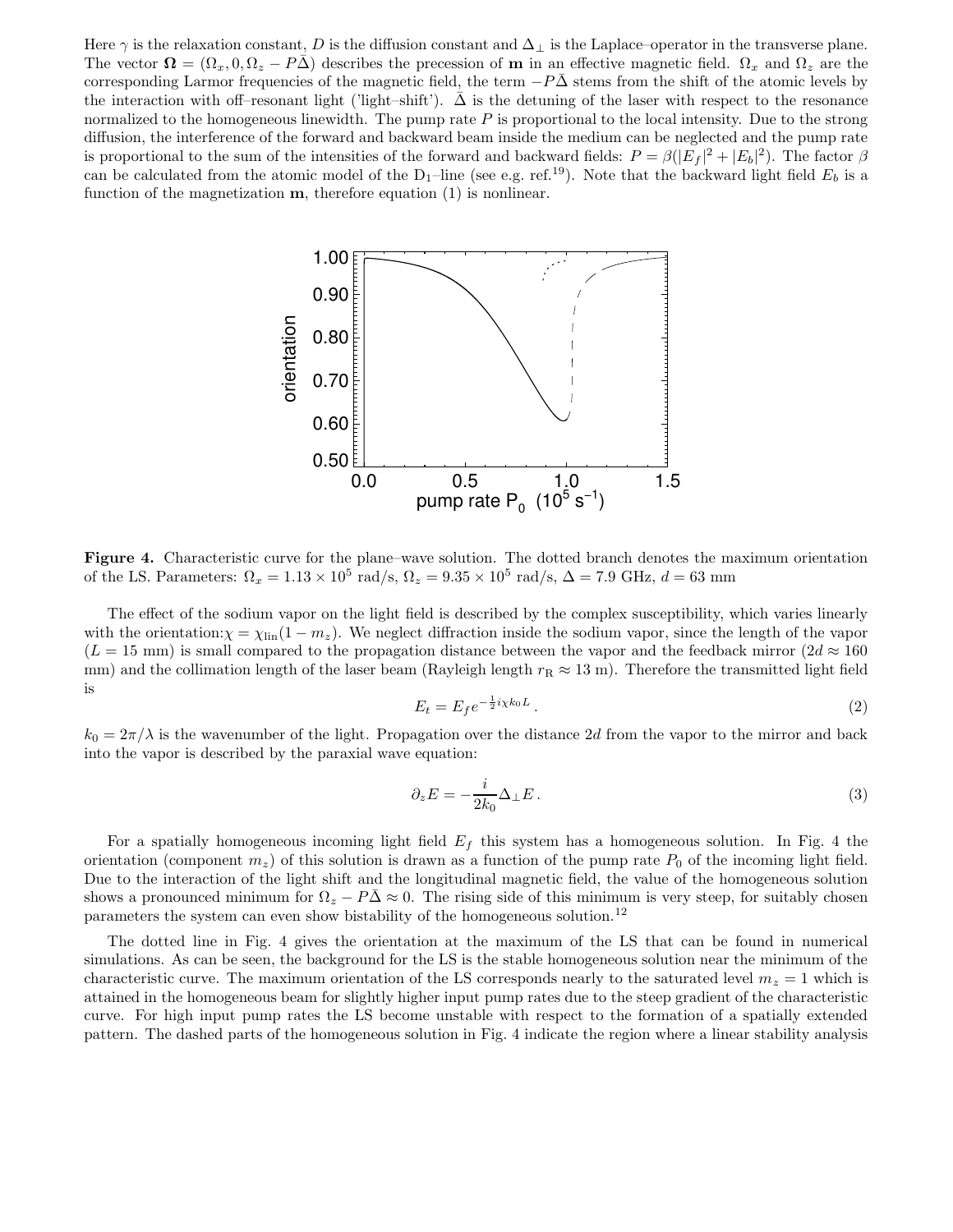yields an instability of the homogeneous solution towards a spatially extended pattern (i.e. a modulation instability). Numerical simulations show that the bifurcation towards the extended pattern is subcritical. Thus there is also a region with multistability between LS, clusters of LS and extended patterns. This finding suggests that the extended pattern can be thought of as an array of LS; however this is still a topic of ongoing investigations.

In conclusion we observe LS in a system, that has a steep gradient of the homogeneous solution (nascent optical bistability) and exhibits a subcritical modulation instability. This scenario is frequently encountered in the theoretical analysis of optical systems<sup>9,16,20,13,21</sup> and seems to be of some generality.



Figure 5. Numerically calculated amplitude and phase of the light field produced by a LS during the propagation between the sodium vapor and the mirror. Parameters:  $\Omega_x = 1.13 \times 10^5$  rad/s,  $\Omega_z = 9.35 \times 10^5$  rad/s,  $\Delta = 7.9$  GHz,  $d = 63$  mm,  $P_0 = 0.09 \times 10^5$  s<sup>-1</sup>

In Fig. 5 the calculated variation of the amplitude and phase profiles of a LS during the propagation is shown. The variation of the amplitude shows qualitatively the same behaviour as the experimental result: the incoming light field experiences a higher transmission at the site of the LS and the light field is focused during the propagation. In the simulations as well as in the experiment, the light field reentering the sodium vapor exhibits a large peak which is surrounded by several diffraction fringes.

The phase of the transmitted light field has a pronounced minimum at the site of the LS. This phase shift is responsible for the focusing of the light field during the propagation, therefore the LS acts as a focusing lens. From this result we conclude that the LS stabilizes itself via a self–induced lensing effect.<sup>22</sup>

#### 5. APPLICATIONS

The use of nonlinear optical systems for information processing is discussed since the discovery of optical bistability.<sup>23</sup> Possible applications are also one of the main reasons that promoted the investigations of optical LS in the past years. In the previous sections we already mentioned the controlled switching of LS with an addressing beam. In the following we will show how these 'optical bits' can be pinned to a fixed position in the transverse plane and we implement a simple two bit buffer register. Finally we examine the possibility of using LS to amplify modulated signals.

There are many facts which are opposed to the direct commercial usage of LS in a single–feedback mirror setup with sodium vapor. Among them is the high effort that must be made to produce the required tunable laser light and the limited number ( $\approx 10$ ) of LS that can be created simultaneously. Therefore the intention of this section is to demonstrate these applications in principle and to stimulate further research on LS in systems that are more suited for commercial purposes. $24-26$ 

## 5.1. Optical Memory

The drift of LS in gradients of the amplitude and phase<sup>5,10,13</sup> and the mutual interaction of  $LS^{5,27,28}$  has been analyzed repeatedly in theoretical papers. In the experimental system investigated in this article, these effects lead to the appearance of characteristic clusters of  $LS^{17}$  (see fig. 2); similar effects have been observed for LS in a liquid crystal light valve that move slightly after the creation due to small inhomogeneities of the background beam.<sup>29</sup>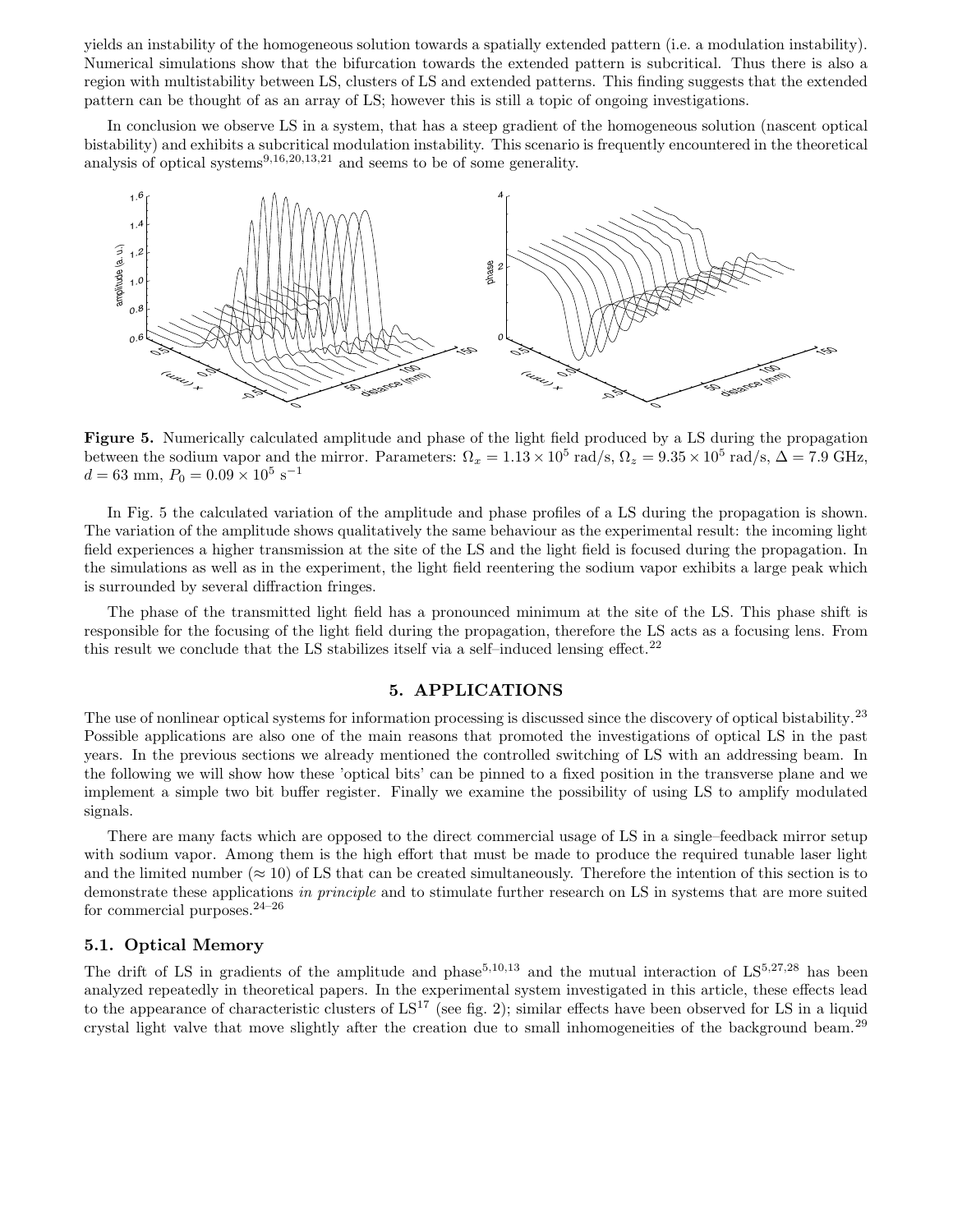Furthermore we observe frequent changes of the position of the LS due to noise for nominally constant experimental parameters. For a practical use of LS as bits in an optical memory it is therefore inevitable to fix the positions of the LS in the transverse plane. In ref.<sup>10,13</sup> the authors make the proposal to purposely modulate the phase or amplitude of the input light field in order to prescribe the positions of the LS. This system should also be robust with respect to small errors in the position of the addressing beam, since even LS that are created at some distance from the optimal position can drift to the final position when the addressing beam is switched off. Finally, this system can easily be reconfigured by simply changing the modulation of the input light field.



Figure 6. Pinning of LS on positions that are prescribed by modulations in the background light field. Parameters:  $B_{\perp} = 2.38 \,\mu\text{T}, B_z = 7.55 \,\mu\text{T}, \Delta = 12.0 \text{ GHz}, d = 70 \text{ mm}, T = 303.0^{\circ}\text{C}.$ 

For the experiment shown in Fig. 6 this proposal has been realized in a very simple manner by introducing a quadratic aperture into the input beam and thus inducing a quadratic diffraction pattern. The small amplitude modulations appearing in the background beam can be seen in Fig. 6 (a). We are able to create a  $2 \times 2$ –Array of LS: When the input power is increased, the LS pop up spontaneously on the four positions prescribed by the diffraction pattern. Probably because of small misalignments in the experimental setup we did not succeed in producing bistability between the states with and without LS on all four positions simultaneously. In addition to the pinning of LS, this feature would be necessary for an optical memory.

## 5.2. Buffer register

Another possible application that uses LS as optical bits is demonstrated in Fig. 7. Here the feedback mirror has been slightly tilted in order to produce a shift between the LS in the sodium vapor and the reflected light field. Thus one can initiate a drift motion of stationary structures.9,30,31 In the experiment shown in Fig. 7 the direction of the drift motion is upwards. For  $t = 0 \mu s$  there is one LS in the upper part of the background beam and a second LS is being created with the addressing beam in the lower part. Therefore in the following the system is in a state where two storage positions are occupied with a LS. After 64  $\mu$ s the upper LS has disappeared, at  $t = 80 \mu$ s a new LS has been created in the lower part. An empty storage location can be created simply by omitting the addressing beam in one cycle.



Figure 7. Optical buffer register. The LS are drifting upwards since the feedback mirror is tilted. New LS are created in the lower part of the image by the addressing beam with a frequency of 14 kHz. Parameters:  $B_{\perp} = 0 \mu$ T,  $B_z = 14.41 \,\mu\text{T}, P_0 = 115 \text{ mW}, \Delta = 11.9 \text{ GHz}, d = 70 \text{ mm}, T = 329.5^{\circ}\text{C}.$ 

This all–optical buffer register could be used in optical telecommunications for the translation of serial data into parallel data, or it can serve as a buffer for the temporary storage of data.<sup>32</sup> Since the drift velocity of the LS depends on the tilt angle of the feedback mirror, the delay of the buffer register can be adjusted easily.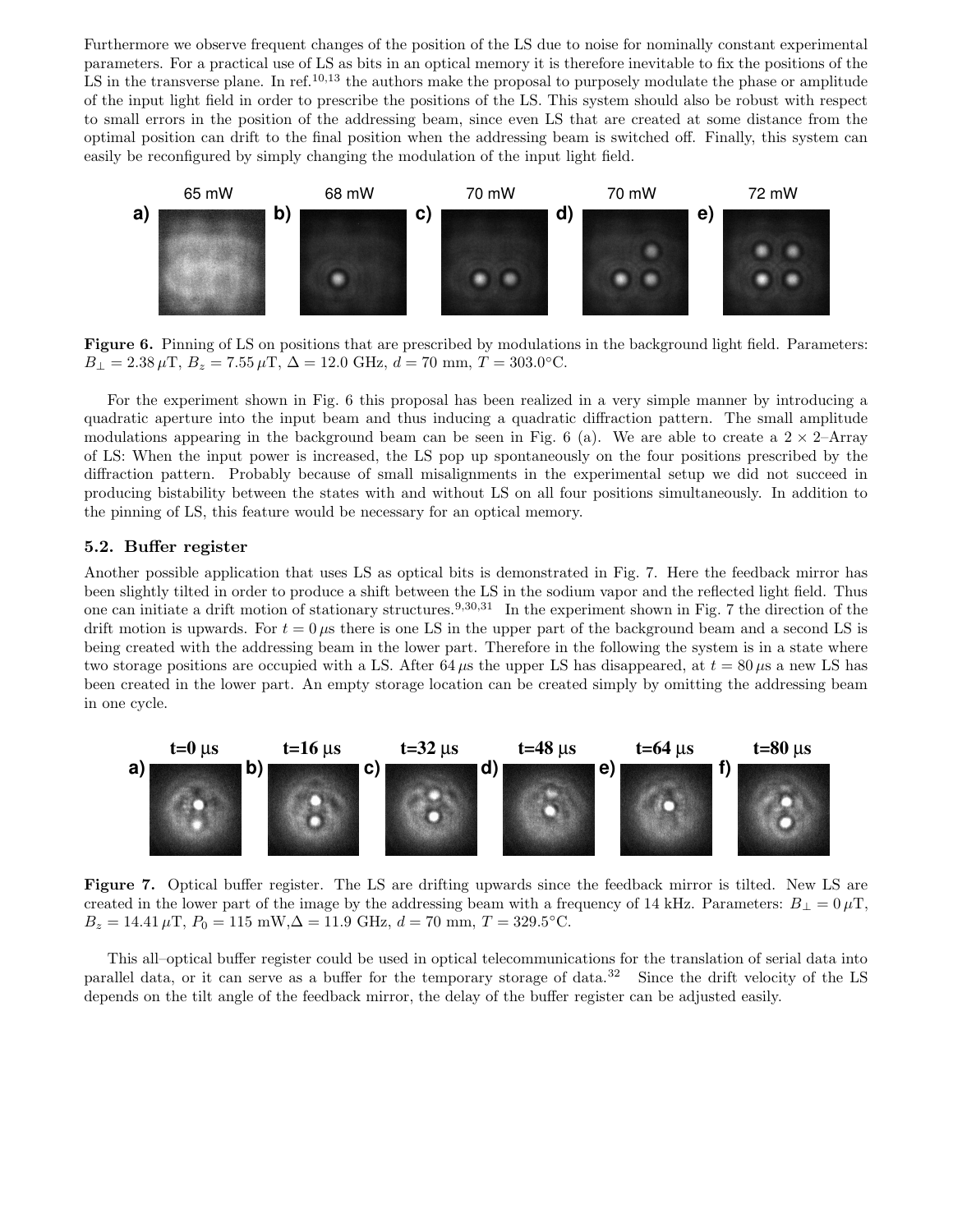#### 5.3. Amplification of modulated signals

In ref.<sup>7</sup> the authors propose an experiment in which the modulation of an addressing beam can be amplified when it falls onto a LS. Here the main interest is not the amplification of the signal as a whole, but only the amplification of the modulation amplitude (i.e. the *differential amplification*) is of importance. The physical idea is to use the steep part of the LS–branch shown in Fig. 4: for these parameters, already a small modulation of the background intensity can lead to a large modulation of the orientation.



Figure 8. Differential amplification of the addressing beam by a LS. Left: power of addressing beam (straight line) and transmitted power at the site of the LS (dashed line). Right: differential gain as a function of the modulation frequency. Parameters:  $B_{\perp} = 1.79 \,\mu$ T,  $B_z = 10.29 \,\mu$ T,  $P_0 = 106 \text{ mW}$ ,  $\Delta = 10.29 \text{ GHz}$ ,  $d = 65 \text{ mm}$ ,  $T = 320.9 \text{°C}$ .

For the measurement of the differential gain the addressing beam is modulated in time and sent onto a LS. The straight curve in Fig. 8 (left) shows the power of the addressing beam; the mean power is 0.46 mW and the amplitude modulation is 0.16 mW. The dashed curve indicates the transmitted power at the site of the LS. Here, the mean power is 0.54 mW and the amplitude 0.06 mW. Therefore the ratio of the amplitudes of the transmitted signal and the input signal (i.e. the differential gain) is 0.38. In the interpretation of this result it has to be taken into account that the observation of the transmitted beam is performed through the feedback mirror whose transmission is  $T = 0.085$ . Thus it can be deduced that under the experimental conditions of Fig. 8 the modulation amplitude in front of the mirror is 0.06 mW/T  $\approx$  0.71 mW, corresponding to a differential gain of about 4.4. Therefore it can be concluded that the mechanism proposed in ref.<sup>7</sup> works in principle. The setup used in this experiment is not practical, however, due to the low transmission of the feedback mirror. In the case of LS in a nonlinear cavity the situation may be more favorable and high differential gains have been predicted indeed.<sup>7</sup>

According to the theoretical considerations the differential gain should vary with the modulation frequency of the addressing beam: the functional dependence is expected to follow a Lorentz curve. We observe a resonant enhancement of the gain, if the frequency of the modulation of the addressing beam is varied (see right hand side of Fig. 8) This data can be well fitted to a Lorentz curve with maximum gain at 4.8 kHz and a half width of 5.8 kHz; the resonance frequency is in the order of magnitude of the frequency of the relaxation oscillations that can be observed when the system is locally excited. This is also the order of magnitude of the Larmor oscillations which determine the fastest characteristic time scale in our system (equation (1)). In the theoretical treatment of differential gain in the nonlinear cavity, the center frequency is found to be of the order of the cavity decay rate. This is the fastest characteristic time scale of the nonlinear cavity. However, a detailed theoretical analysis of the effects determining the resonance frequency remains to be done in both systems.

## ACKNOWLEDGMENTS

The authors acknowledge the help of M. Feldmann and financial support from the Deutsche Forschungsgemeinschaft. It is also acknowledged that the idea of using LS in an optical buffer register has been proposed within the ESPRIT project PIANOS n.28235.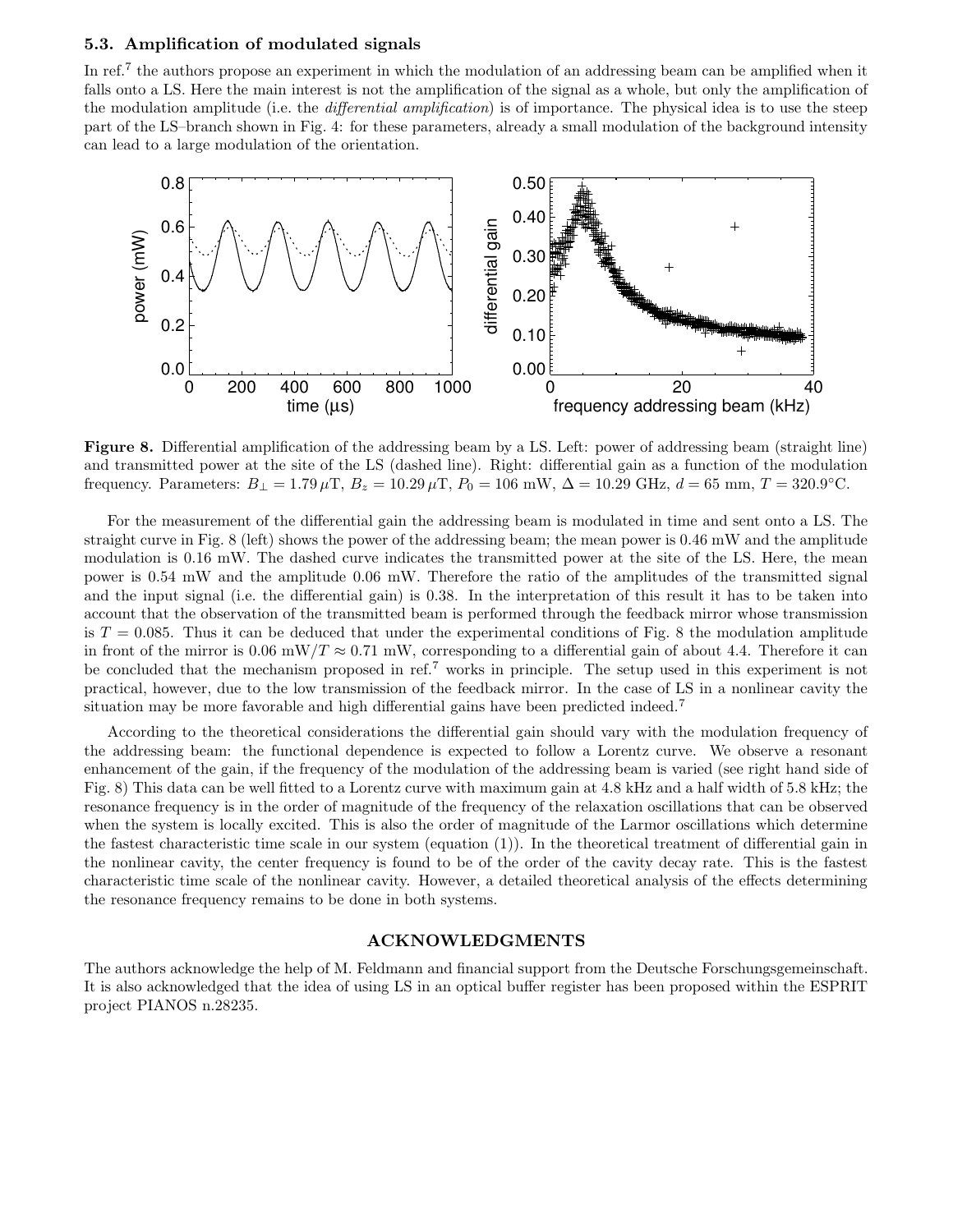#### REFERENCES

- 1. A. Schreiber, B. Thüring, M. Kreuzer, and T. Tschudi, "Experimental investigation of solitary structures in a nonlinear optical feedback system," Opt. Commun. 136, p. 415, 1997.
- 2. V. B. Taranenko, K. Staliunas, and C. O. Weiss, "Spatial soliton laser: Localized structures in a laser with a saturable absorber in a self–imaging resonator," Phys. Rev. A 56, p. 1582, 1997.
- 3. P. L. Ramazza, S. Ducci, S. Boccaletti, and F. T. Arecchi, "Localized versus delocalized patterns in a nonlinear optical interferometer," Quant. Semiclass. Opt. 2, p. 399, 2000.
- 4. G. I. Stegeman and M. Segev, "Optical spatial solitons and their interactions: universality and diversity," Science 286, p. 1518, 1999.
- 5. N. N. Rosanov and G. V. Khodova, "Diffractive autosolitons in nonlinear interferometers," J. Opt. Soc. Am. B 7, p. 1057, 1990.
- 6. W. J. Firth and G. K. Harkness, "Cavity solitons," Asian J. of Phys. 7, p. 665, 1998.
- 7. L. Spinelli and M. Brambilla, "Signal amplification by means of cavity solitons in semiconductor microcavities," Europ. Phys. J. D 6, p. 523, 1999.
- 8. G. S. McDonald and W. J. Firth, "Spatial solitary-wave optical memory," J. Opt. Soc. Am. B 7, p. 1328, 1990.
- 9. N. N. Rosanov, "Switching waves, autosolitons, and parallel digital-analogous optical computing," Proc. SPIE 1840, p. 130, 1991.
- 10. W. J. Firth and A. J. Scroggie, "Optical bullet holes: Robust controllable localized states of nonlinear cavity," *Phys. Rev. Lett.* **76**, p. 1623, 1996.
- 11. T. Ackemann, Y. A. Logvin, A. Heuer, and W. Lange, "Transition between positive and negative hexagons in optical pattern formation," Phys. Rev. Lett. 75, p. 3450, 1995.
- 12. T. Ackemann, A. Heuer, Y. A. Logvin, and W. Lange, "Light–shift induced level crossing and resonatorless optical bistability in sodium vapor," Phys. Rev. A 56, p. 2321, 1997.
- 13. L. Spinelli, G. Tissoni, M. Brambilla, F. Prati, and L. A. Lugiato, "Spatial solitons in semiconductor microcavities," Phys. Rev. A 58, p. 2542, 1998.
- 14. G. d'Alessandro and W. J. Firth, "Spontaneous hexagon formation in a nonlinear optical medium with feedback mirror," *Phys. Rev. Lett.* **66**, p. 2597, 1991.
- 15. W. Lange and T. Ackemann, "Alkaline vapors with single-mirror feedback a model system for pattern formation," Asian J. Phys. 3, p. 439, 1998.
- 16. M. Tlidi, P. Mandel, and R. Lefever, "Localized structures and localized patterns in optical bistability," Phys. Rev. Lett. 73, p. 640, 1994.
- 17. B. Schäpers, M. Feldmann, T. Ackemann, and W. Lange, "Interaction of localized strucutures in an optical pattern-forming system," Phys. Rev. Lett. 85, p. 748, 2000.
- 18. B. Schäpers, T. Ackemann, and W. Lange, unpublished.
- 19. W. Lange, Y. A. Logvin, and T. Ackemann, "Spontaneous optical patterns in an atomic vapor: Observation and simulation," Physica D 96, p. 230, 1996.
- 20. D. Michaelis, U. Peschel, and F. Lederer, "Multistable localized structures and superlattices in semiconductor optical resonators," Phys. Rev. A 56, p. 3366, 1997.
- 21. K. Staliunas, "Stabilization of spatial solitons by gain diffusion," Phys. Rev. A 61, p. 053813, 2000.
- 22. R. Neubecker and T. Tschudi, "Self–induced mode as a building element of transversal pattern formation," J. Mod. Opt. 41, p. 885, 1994.
- 23. H. M. Gibbs, Optical Bistability: Controlling Light with Light, Academic Press, Orlando, 1985.
- 24. V. B. Taranenko, I. Ganne, R. J. Kuszelewicz, and C. O. Weiss, "Patterns and localized structures in bistable semiconductor resonators," Phys. Rev. A 61, p. 063818/1, 2000.
- 25. R. Kuszelewicz, I. Ganne, I. Sagnes, G. Slekys, and M. Brambilla, "Optical self–organization in bulk and multiquantum well GaAlAs microresonators," Phys. Rev. Lett. 84, p. 6006, 2000.
- 26. T. Ackemann, S. Barland, J. R. Tredicce, M. Cara, S. Balle, R. Jäger, P. M. Grabherr, M. Miller, and K. J. Ebeling, "Spatial structure of broad-area vertical-cavity regenerative amplifiers," Opt. Lett. 25, p. 814, 2000.
- 27. C. P. Schenk, P. Schütz, M. Bode, and H.-G. Purwins, "Interaction of self-organized quasiparticles in a two– dimensional reaction–diffusion system: The formation of molecules," Phys. Rev. E 57, p. 6480, 1998.
- 28. D. V. Skryabin and W. J. Firth, "Interaction of cavity solitons in degenerate optical parametric oscillators," Opt. Lett. 24, p. 1056, 1999.